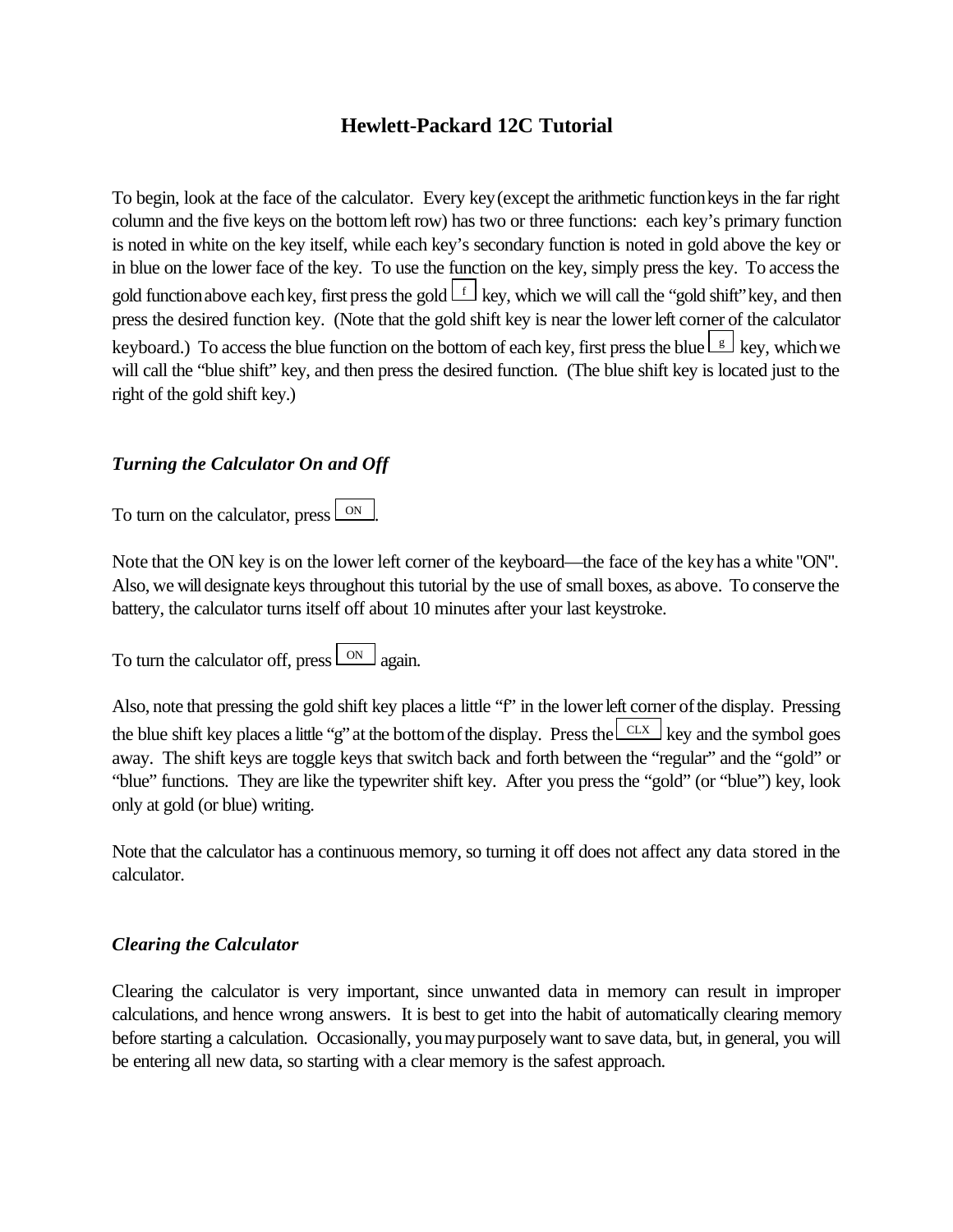There are four different levels of clearing data:

- $\lceil f \rceil$  REG clears all memory and the display.
- $\frac{CLX}{C}$  clears the entire display, but not the memory.
- $\overline{f}$  FIN clears the financial register but not the display.
- $\boxed{f}$   $\boxed{E}$  clears the statistics register and the display.

Note that the keys above are designated as CLEAR keys on the face of the calculator.

# *Changing the Display*

Enter 5555.5555.

To change decimals from 2 to 4, press  $\boxed{f}$   $\boxed{4}$ . 5,555.5555 is displayed.

To change from 4 places to 2, press  $\boxed{f}$   $\boxed{2}$ . 5,555.56 is displayed. (Rounding is automatic.)

We usually set the display to 2 places, which is especially convenient when working with dollars and percentages. However, we often use 4 places when dealing with interest rates and rates of return that are entered as decimals.

# *Time Value of Money (TVM)*

The TVM keys are located on the top row of the keyboard.

|--|--|--|--|

In general, TVM problems involve four variables—three are known and the fourth is unknown.

# **Lump Sums**

To begin, we consider TVM calculations with single (lump) sums. In this situation, we do not use the PMT key, so be sure to either clear all, which sets the payment (PMT) equal to 0, or enter 0 as the PMT when entering the input data. If you know any three variables, you can find the value of the fourth.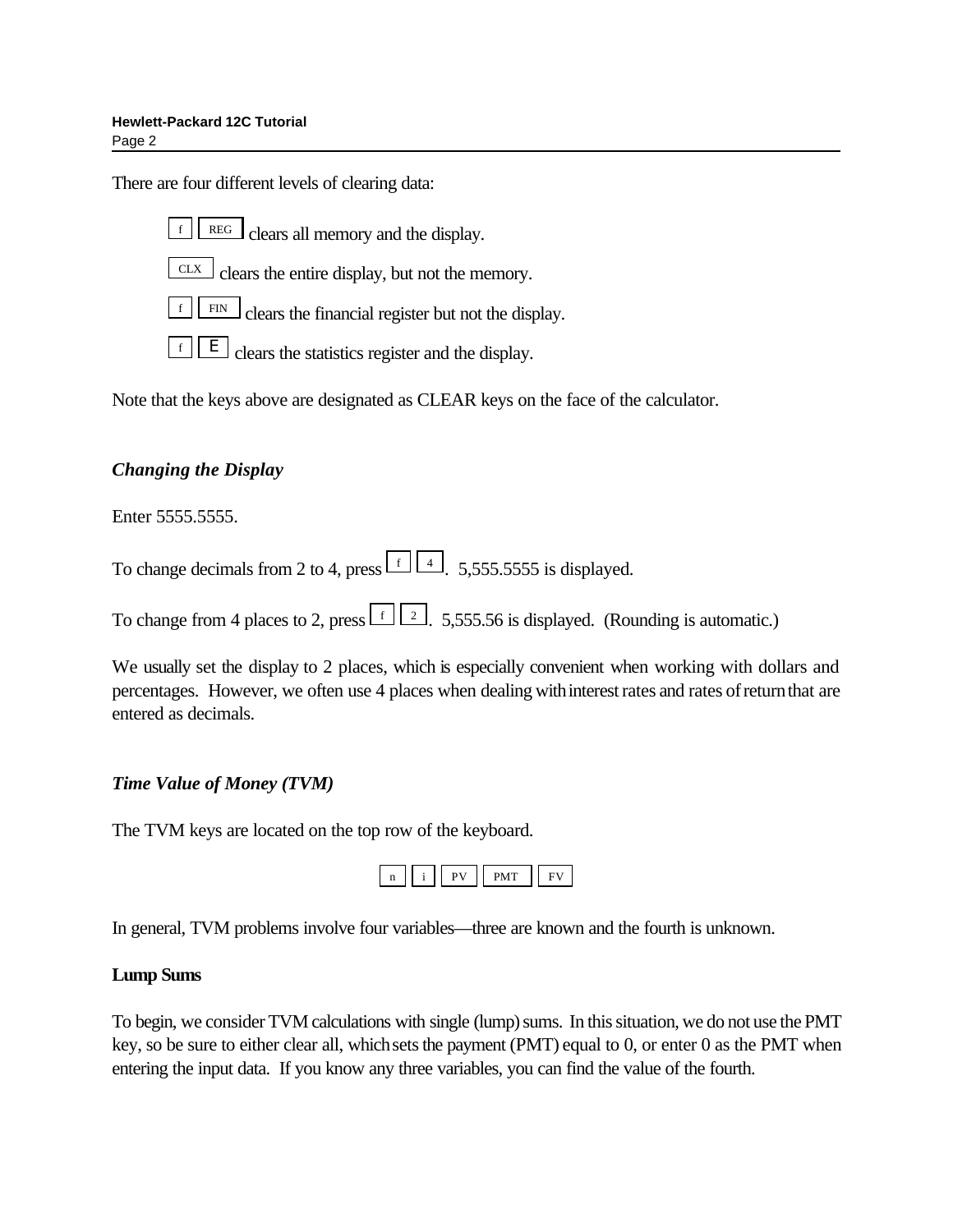### *Example 1:*

What is the FV of \$100 after 3 years if the interest rate is 26 percent? First, clear with  $\boxed{f}$  $FIN$ 

Next, enter the data.



To determine the FV simply press  $\lfloor$  FV  $\rfloor$  and the FV of -\$200.04 is displayed.

The HP is programmed so that if the PV is + then the FV is displayed as - and vice versa, because the HP assumes that one is an inflow and the other is an outflow. When entering both PV and FV, one must be entered as negative and the other positive.

# *Example 2:*

What is the PV of \$500 due in 5 years if the interest rate is 10 percent? Clear first and then enter the following data:



Pressing the  $\boxed{\frac{\text{pv}}{\text{pv}}}$  key reveals that \$310.46 will grow to \$500 in 5 years at a 10 percent rate.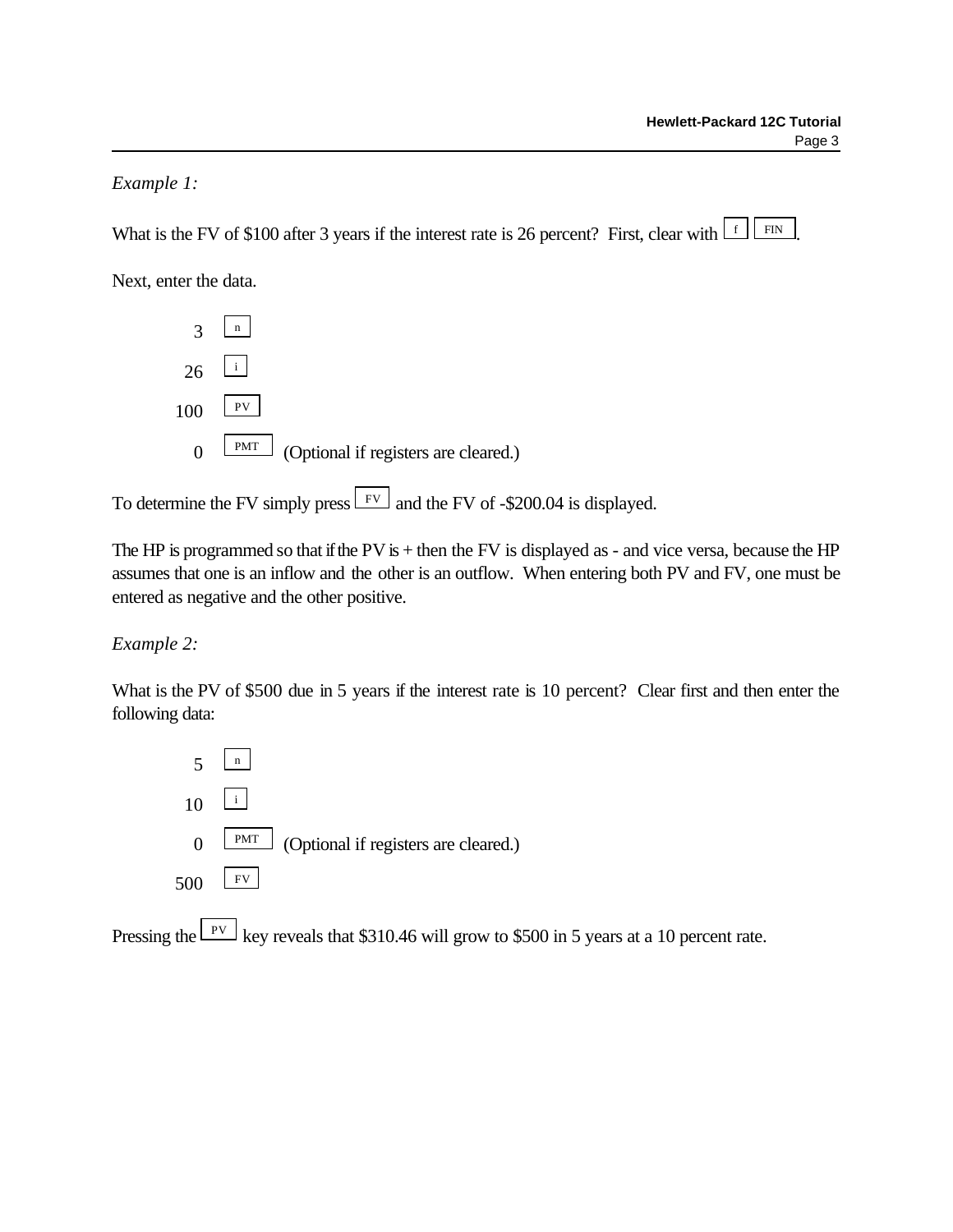# *Example 3:*

Assume a bond can be purchased today for \$200. It will return \$1,000 after 14 years. The bond pays no interest during its life. What rate of return would you earn if you bought the bond?



Simply press the  $\lfloor \frac{i}{r} \rfloor$  key and the HP calculates the rate of return to be 12.18 percent.

Remember that the HP is programmed so that if the PV is  $+$  then the FV is displayed as - and vice versa, because the HP assumes that one value is an inflow and other is an outflow. Also note that the negative sign is placed on the 200 PV entry by pressing the key marked "CHS" for change sign.

Now suppose you learn that the bond will actually cost \$300. What rate of return will you earn?

**Override** the -200 by entering 300  $\left[\begin{array}{c|c|c|c} \text{CHS} & \text{PV} \end{array}\right]$ , then press  $\left[\begin{array}{c|c|c} \text{i} & \text{j} & \text{c} \text{get } 8.98 \text{ percent.} \end{array}\right]$  If you pay more for the bond, you earn less on it. The important thing, though, is that you can do "what if" analyses with the calculator.

| Now press $\frac{ \text{ON} }{ \text{ON} }$ to turn off the calculator. Then turn on the calculator $\frac{ \text{ON} }{ \text{ON} }$ . The display still shows 8.98. |
|-----------------------------------------------------------------------------------------------------------------------------------------------------------------------|
| The memory is not erased. What was on the screen when you turned the calculator off returns when you                                                                  |
| turn it back on. Now press $\lfloor$ CLX $\rfloor$ . What was on the screen is gone, but press $\lfloor$ RCL $\lfloor$ n to get N =                                   |
| 14. The other memory registers also retain information unless you press $\lfloor f \rfloor \lfloor f \sqrt{m} \rfloor$ .                                              |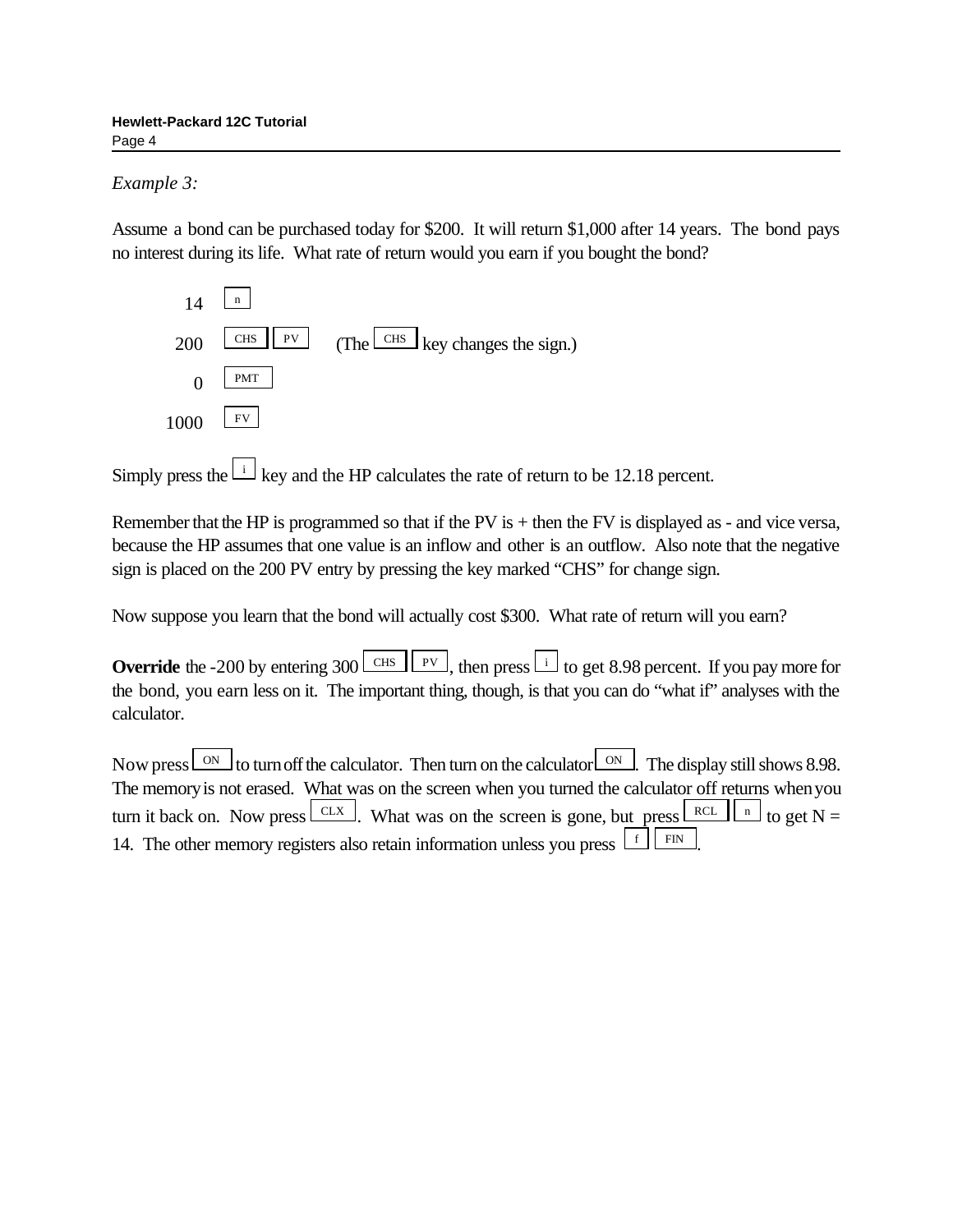### **Ordinary Annuities**

### *Example 1:*

What is the FV of an annuity of \$100 paid at the end of each year for 5 years if the interest rate equals 6 percent?



Now press the  $k_{\text{FV}}$  key, and an FV of \$563.71 is displayed.

*Example 2:*

What is the PV of the same annuity?

Leave data in calculator, but enter 0 as the FV to override, then press  $\vert \frac{PV}{d} \vert$  to get \$421.24.

#### **Annuities Due**

Each payment of an annuity due occurs at the beginning of the period instead of at the end as with a regular annuity. In essence, each payment is shifted back one period. To analyze annuities due press  $\boxed{\underline{\mathbf{g}}}$ g BEG The word "BEGIN" appears on the screen. Now the HP analyzes the cashflows based on beginning of period payments. Change back to end mode by pressing  $\boxed{\underline{s}}$ .  $\ensuremath{\mathrm{END}}$ 

# **Interest Conversion**

The following equation is used to convert a nominal rate to an effective rate.

$$
\text{EAR} = \left[1 + \frac{k_{\text{Nom}}}{m}\right]^m - 1.
$$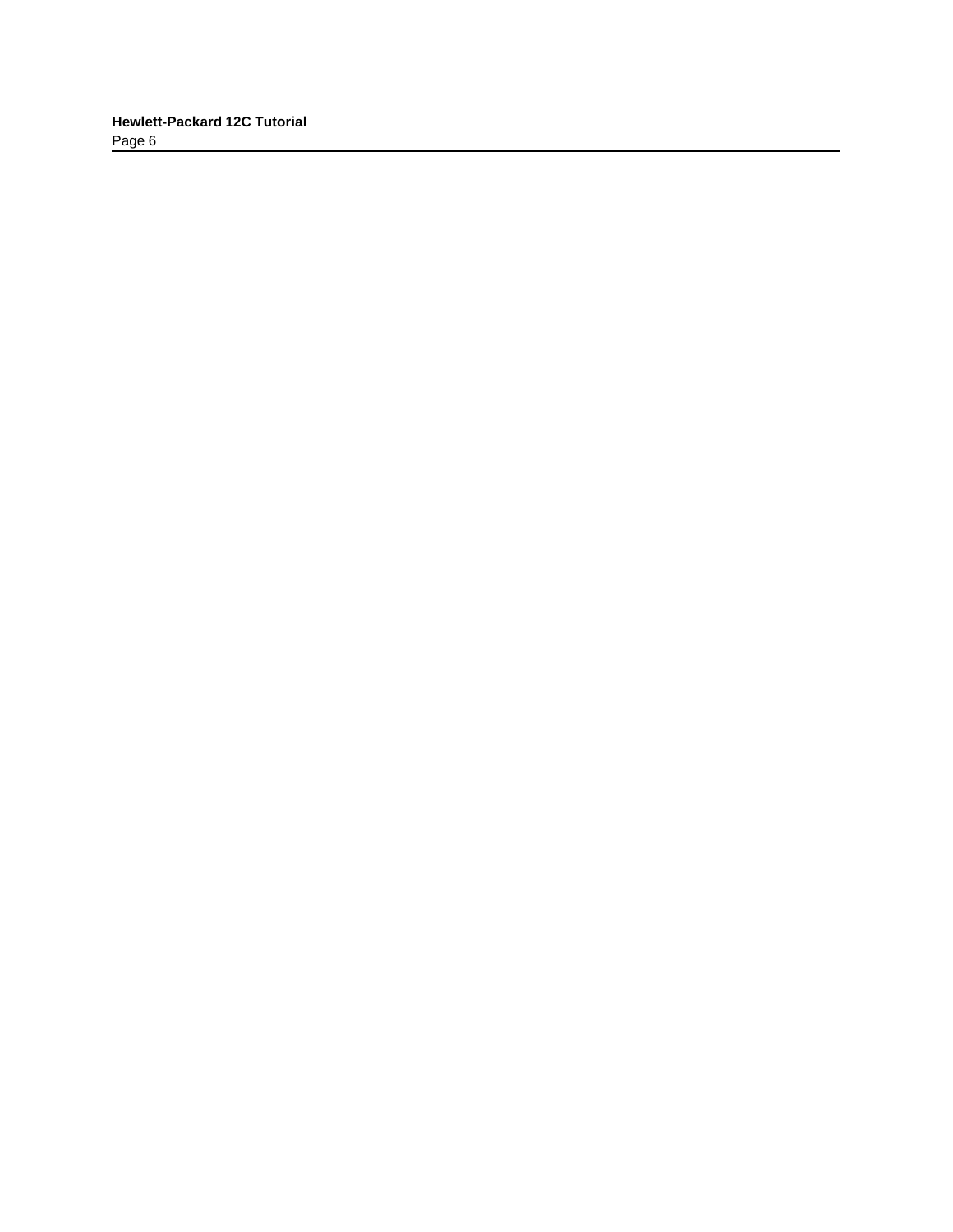Given:  $k_{\text{Nom}} = 10\%$  and  $m = 12$  payments/year,

$$
EAR = \left[1 + \frac{0.10}{12}\right]^{m} - 1 = (1.0083)^{12} - 1 = 1.1047 - 1 = 0.1047 = 10.47\%.
$$

However, it's much easier to convert the nominal rate using the calculator:

First, clear the financial register,  $\frac{f}{f}$  ${\rm FIN}$ 



#### **Cash Flow Operations**

We can also find the PV, FV, and IRR (rate of return) of a series of unequal cash flows.

*Example 1: Uneven Cash Flows*

Assume the following cash flows:

$$
\begin{array}{cccc}\n0 & 1 & 2 & 3 & 4 \\
(2) & 10\% & 1 & 2 \\
(3) & 1 & 3 & 3 \\
(4) & 1 & 1 & 3 \\
(5) & 1 & 1 & 1 \\
(6) & 5 & 1 & 1 & 1 \\
(7) & 1 & 1 & 1 & 1 \\
(8) & 1 & 1 & 1 & 1 \\
(9) & 1 & 1 & 1 & 1 \\
(10) & 1 & 1 & 1 & 1 \\
(20) & 1 & 1 & 1 & 1 \\
(30) & 1 & 1 & 1 & 1 \\
(40) & 1 & 1 & 1 & 1 \\
(50) & 1 & 1 & 1 & 1 \\
(60) & 1 & 1 & 1 & 1 \\
(70) & 1 & 1 & 1 & 1 \\
(80) & 1 & 1 & 1 & 1 \\
(90) & 1 & 1 & 1 & 1 \\
(10) & 1 & 1 & 1 & 1 \\
(11) & 1 & 1 & 1 & 1 \\
(12) & 1 & 1 & 1 & 1 \\
(13) & 1 & 1 & 1 & 1 \\
(14) & 1 & 1 & 1 & 1 \\
(15) & 1 & 1 & 1 & 1 \\
(16) & 1 & 1 & 1 & 1 \\
(17) & 1 & 1 & 1 & 1 \\
(18) & 1 & 1 & 1 & 1 \\
(19) & 1 & 1 & 1 & 1 \\
(10) & 1 & 1 & 1 & 1 \\
(11) & 1 & 1 & 1 & 1 \\
(12) & 1 & 1 & 1 & 1 \\
(13) & 1 & 1 & 1 & 1 \\
(14) & 1 & 1 & 1 & 1 \\
(15) & 1 & 1 & 1 & 1 \\
(16) & 1 & 1 & 1 & 1 \\
(17) & 1 & 1 & 1 & 1 \\
(19) & 1 & 1 & 1 & 1 \\
(10) & 1 & 1 & 1 & 1 \\
(11) & 1 & 1 & 1 & 1 \\
(12) & 1 & 1 & 1 & 1 \\
(13) & 1 & 1 & 1 & 1 \\
(14) & 1 & 1 & 1 & 1 \\
(15) & 1 & 1 & 1 & 1 \\
(16) & 1 & 1 & 1 & 1 \\
(17) & 1 & 1 & 1 & 1 \\
(18) & 1
$$

What is the PV of these CFs?

First clear the HP's financial register,  $\lfloor f \rfloor$  FIN.

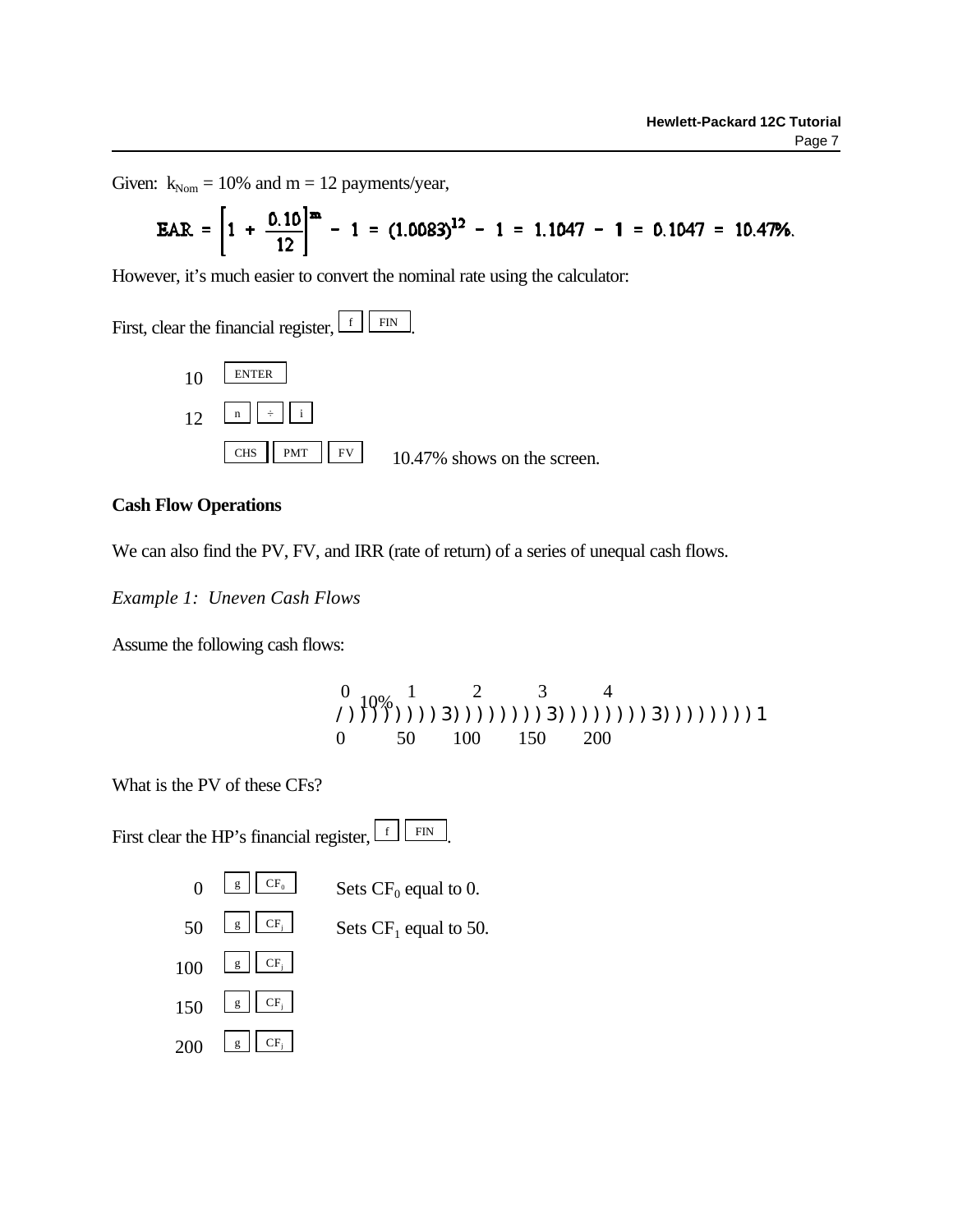The CFs from the time line are entered. Now enter the interest rate:

 $10^{1}$ 

At this point the HP knows the cash flows, the number of periods, and the interest rate. To find the PV, press  $\boxed{\text{f}}$  NPV to get PV = NPV = \$377.40.

*Example 2: Embedded Annuities*

We have these cash flows, which contain embedded annuities:

 0 10% 1 2 3 4 5 6 7 8 9 /)))))))3))))))3))))))3))))))3))))))3))))))3))))))3))))))3)))) ))1 0 100 100 100 200 200 300 300 300 300

What's the PV?



Now the HP knows the cash flows. Thus, enter the interest rate:

 $10\left[\frac{1}{1}\right]$ Now press  $f \cdot \frac{f}{f}$  NPV  $f$  to get PV = NPV = \$1,099.94.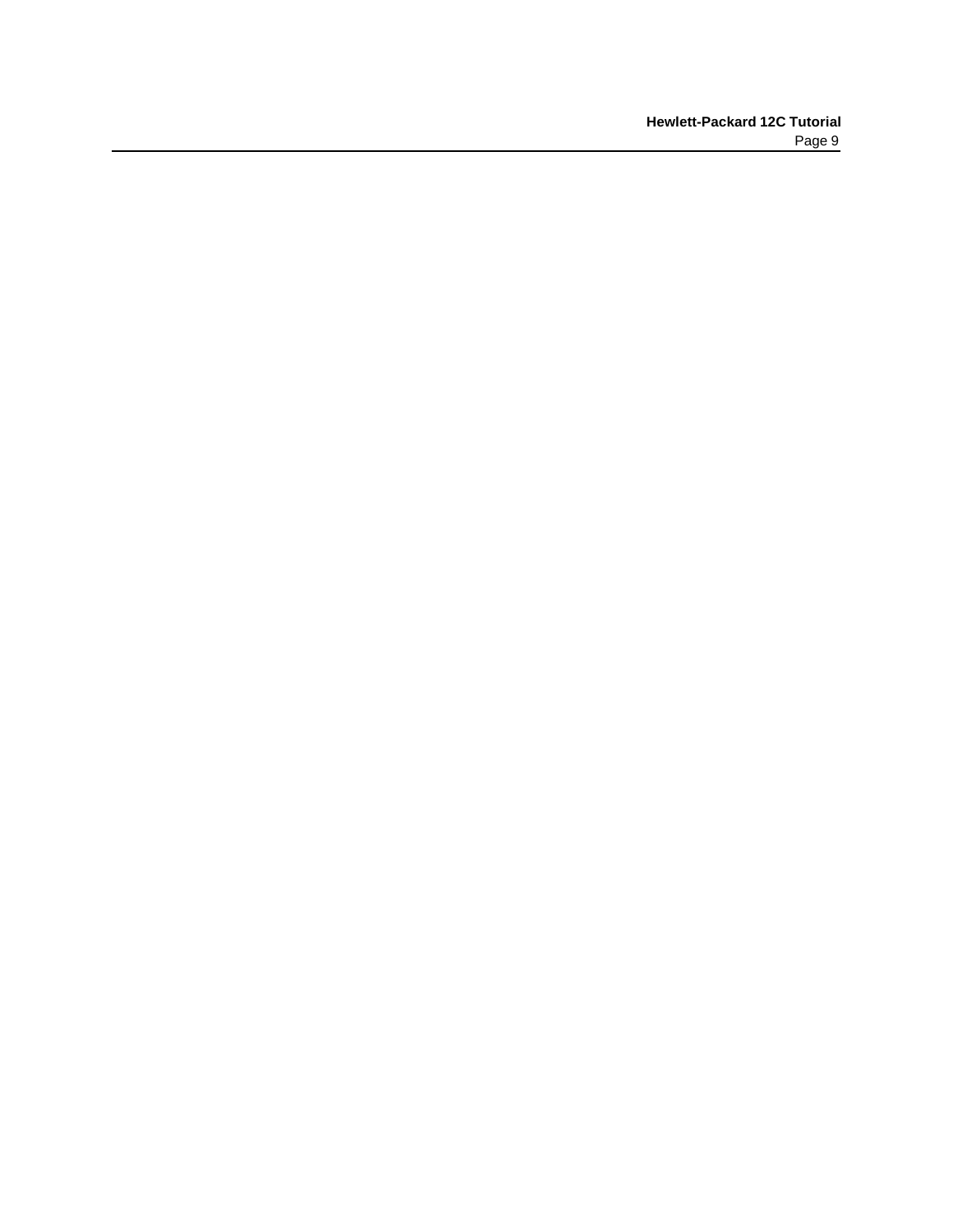To check your entries:



*Example 3: The Rate of Return Offered by an Investment (IRR)*<sup>1</sup>

Assume that we invest \$1,000 now  $(t = 0)$  and then expect to receive an uneven set of cash flows. Here is the CF time line:

$$
\begin{array}{cccc} 0 & 1 & 2 & 3 & 4 \\ & & (1)11111 & 2 & 3 & 4 \\ & & & (2)111111 & 3 & 3 & 1 \\ -1000 & 300 & 400 & 200 & 600 \end{array}
$$

What rate of return will we earn? Enter the following:



<sup>&</sup>lt;sup>1</sup>If a negative CF occurs at the end of a project's life, then the HP may give an error message, indicating that there are two IRRs. Enter data, then enter 10 ENTER and then  $RCL$   $g||R/S$  to get the first IRR. Then enter a large percentage, such as 100 and then to find the other IRR. You might have to ENTER RCL <sup>g</sup> R/S experiment with "guesses" to locate the two IRRs.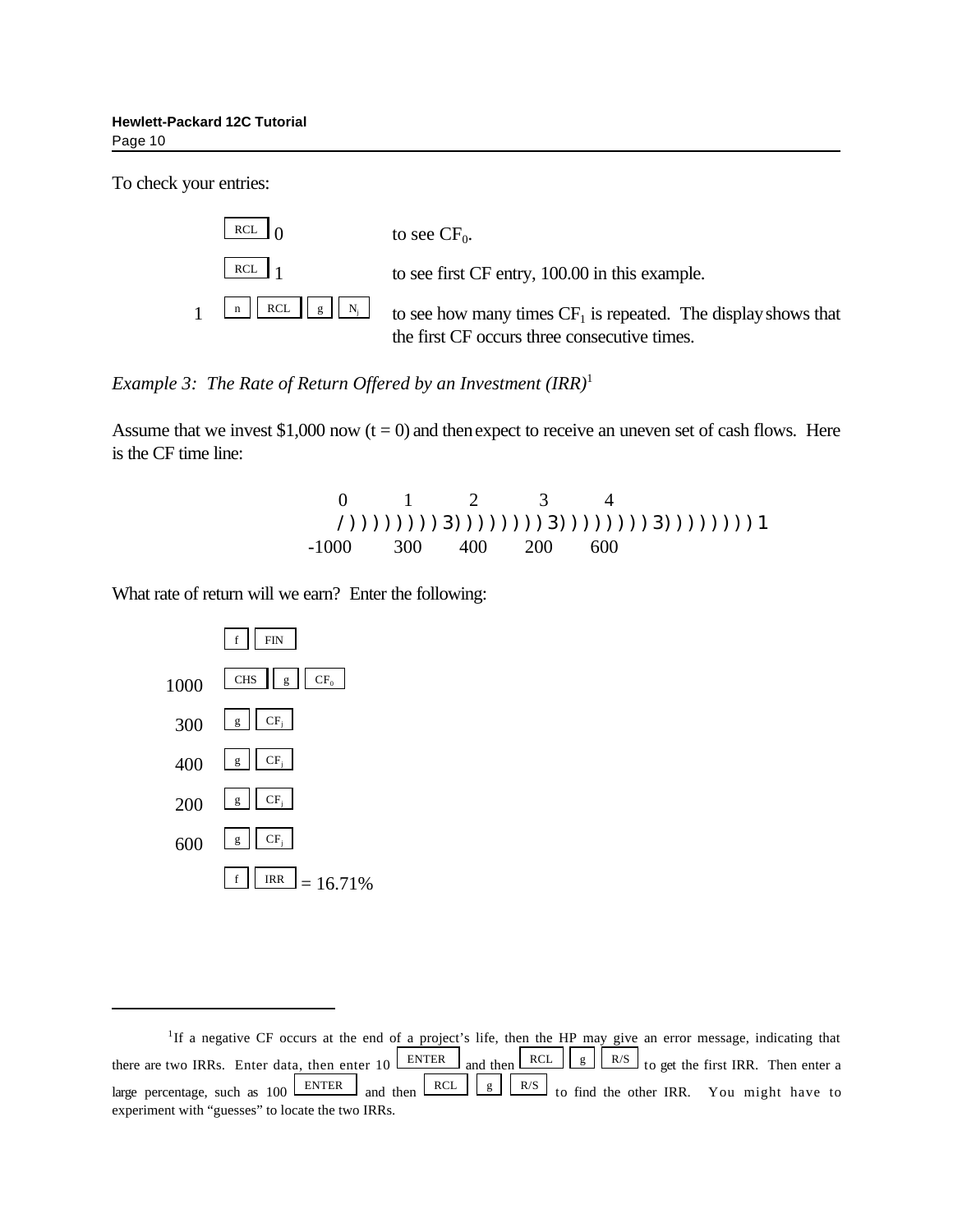Youcanalso determine the NPV ofthe investment. Leave data entered and then enter the opportunity cost interest rate, say 8 percent. To find NPV press:

|--|--|--|

The NPV of \$220.50 is displayed. Thus, the PV of the cash inflows exceeds the cost of the investment by \$220.50.

### *Statistical Calculations*

The HP can also be used for several types of statistical calculations.

# **Mean and Standard Deviation (F)**

| Year | Sales |
|------|-------|
| 1994 | \$150 |
| 1995 | 95    |
| 1996 | 260   |

What's the mean (average) and standard deviation  $(F)$  of sales over the 3 years?

Use the  $E+$  key to enter data:



Determine the mean and standard deviation by simply pressing

| a |  |
|---|--|

The mean equals  $$168.33$ .

The standard deviation is  $$84.01$ . S is the sample standard deviation.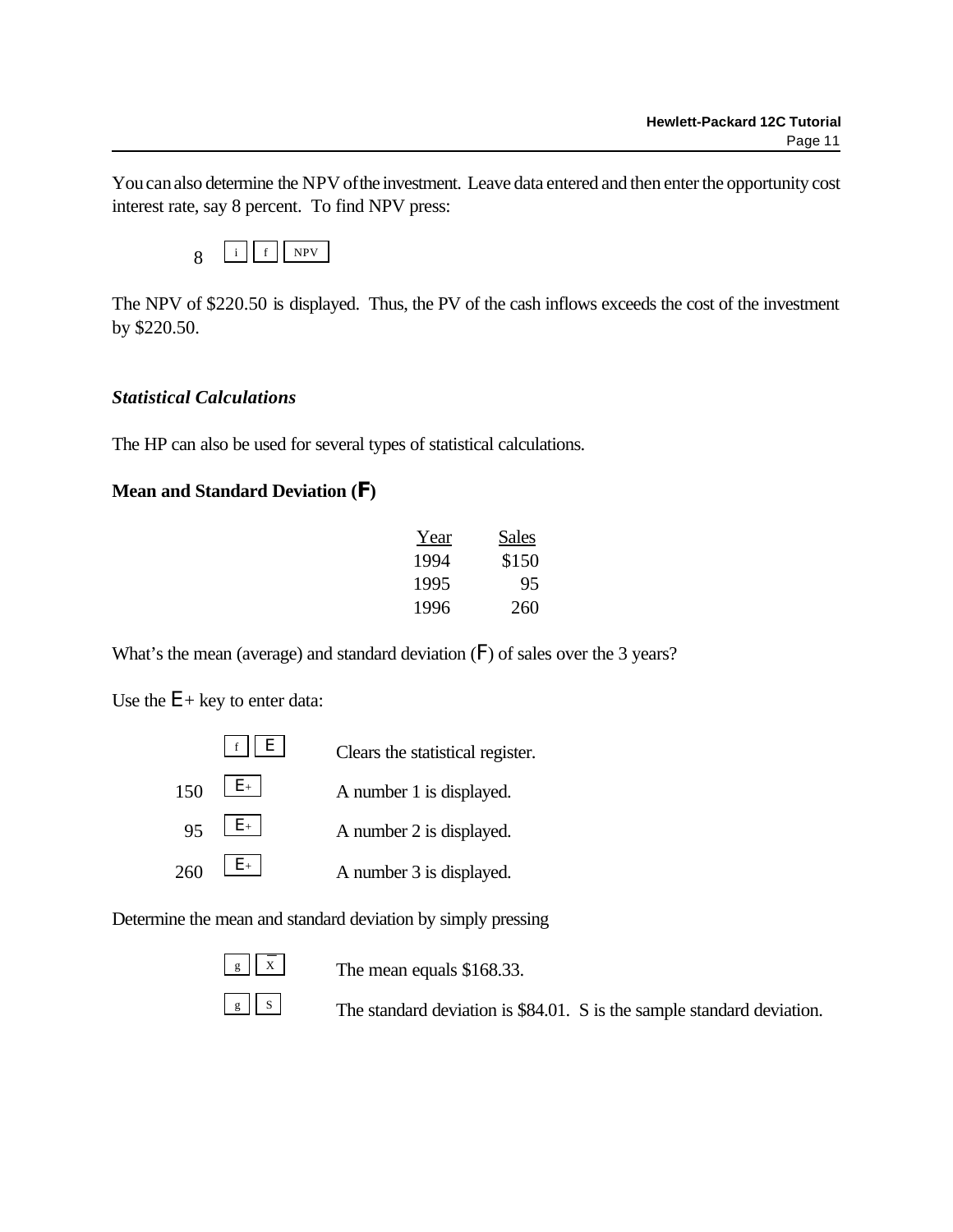### **Linear Regression**

*Beta coefficients* can be calculated by using the HP's linear regression capabilities. The X (independent variable) and Y (dependent variable) values must be entered in the proper sequence, where X data is on the horizontal axis (**market**) and Y data is on the vertical axis (**stock**).

| Year | Market $(k_M)$ | Stock $(k_i)$ |
|------|----------------|---------------|
|      | 23.8%          | 38.6%         |
| ∍    | $-7.2$         | $-24.7$       |
| 3    | 6.6            | 12.3          |
|      | 20.5           | 8.2           |
|      | 30.6           | 0 I           |

Enter the data as follows:



Note: The order in which the data is entered is very important. The Y value  $(k_j)$  must be entered before the X value  $(k_M)$ .



*Amortization*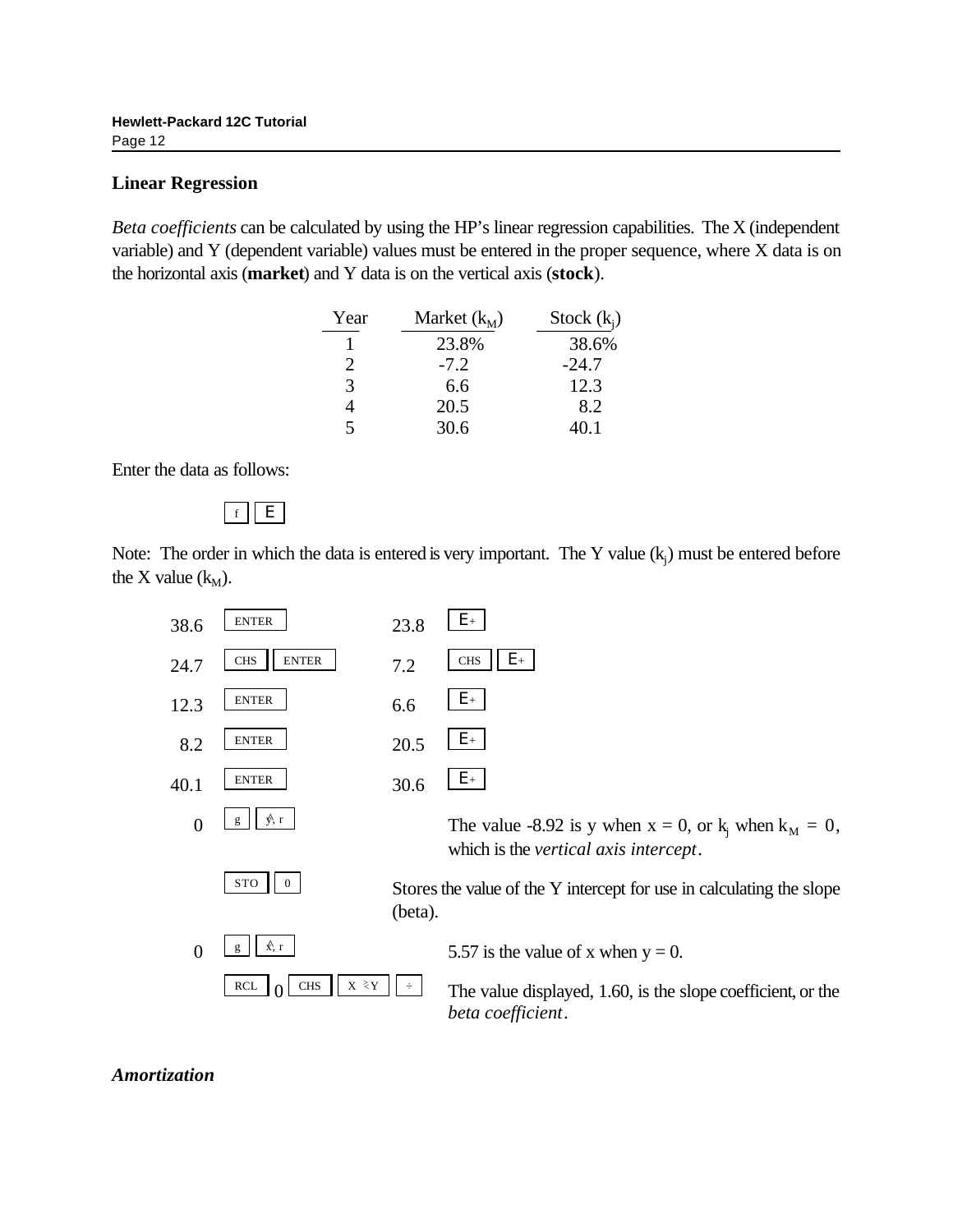The HP can also be used to calculate amortization schedules.

*Example:*

Determine the interest and principal paid each year and the balance at the end of each year on a three-year \$1,000 amortizing loan which carries an interest rate of 10 percent. The payments are due annually.

Perform the following steps:



This is the amortization schedule corresponding to the loan.

|   |          |        |        | <u>Beg. Bal. Payment Interest Princ. Repmt. Ending Bal.</u> |        |
|---|----------|--------|--------|-------------------------------------------------------------|--------|
|   | 1,000.00 | 402.11 | 100.00 | 302.11                                                      | 697.89 |
| 2 | 697.89   | 402.11 | 69.79  | 332.32                                                      | 365.57 |
| 3 | 365.57   | 402.11 | 36.56  | 365.55                                                      | .02    |

With the data still entered in the TVM menu, do the following:

 $\frac{f}{f}$   $\frac{f}{f}$  AMORT Tells the calculator that you want to amortize the first payment only. The display shows -100.000, which is the interest payment during the first year. Write it into a table as 100.00.

 $X \geq Y$ 

The display shows  $-302.11$ . This is the repayment of principal in the first year. Write it in the table.

 $\text{RCL}$  PV The display shows 697.89. This is the remaining principal balance at the end of the first year. Write it down.

 $1 \quad \boxed{\text{f}}$  AMORT This tells the calculator that you want to amortize the next payment only. The number of payments keyed in just before  $\lfloor f \rfloor$   $\lfloor$  AMORT $\rfloor$  is taken to be the payments following any that have been already amortized. Thus, keying in 1 at this step moved you into the second payment period.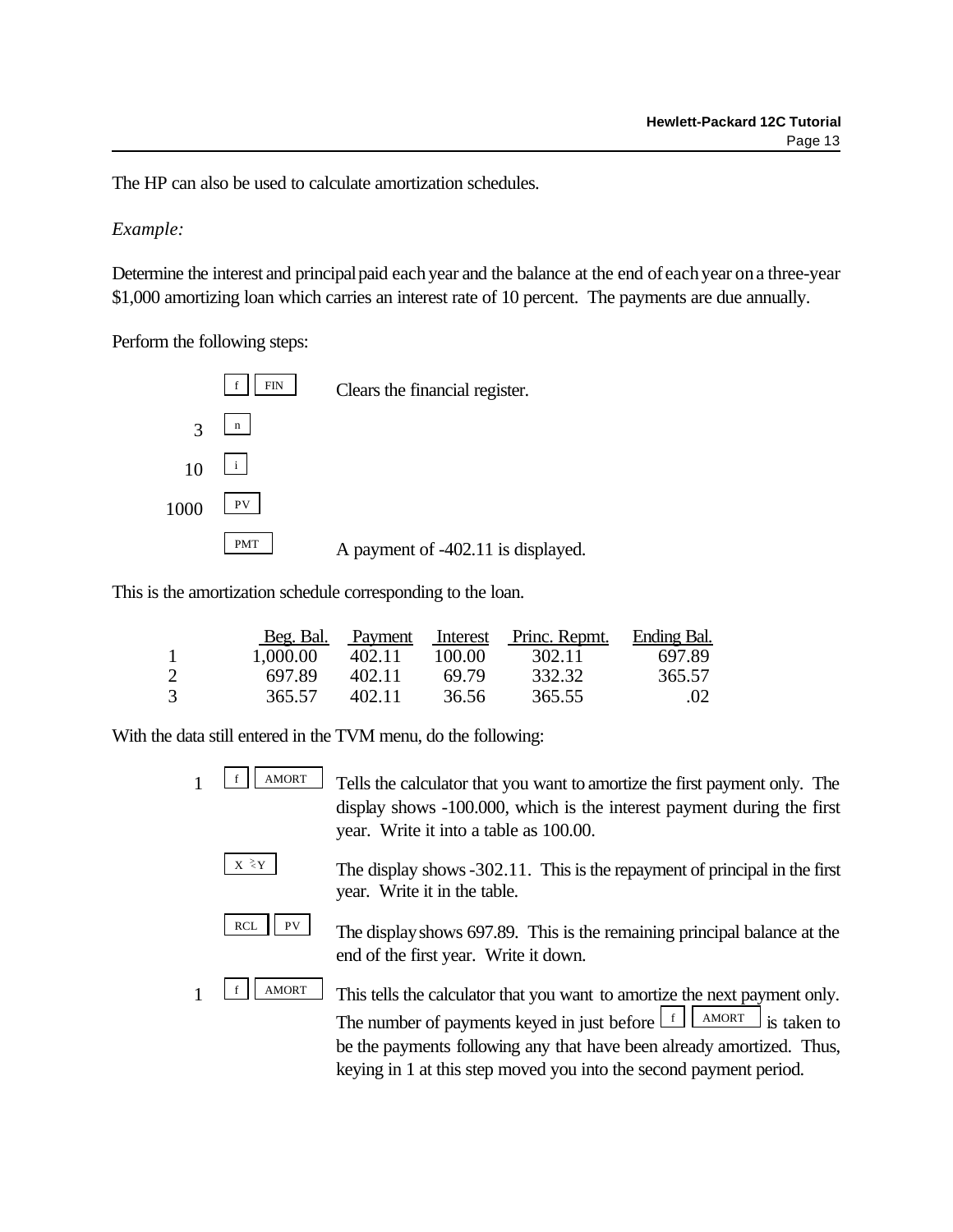-69.79 is the interest paid in Year 2.